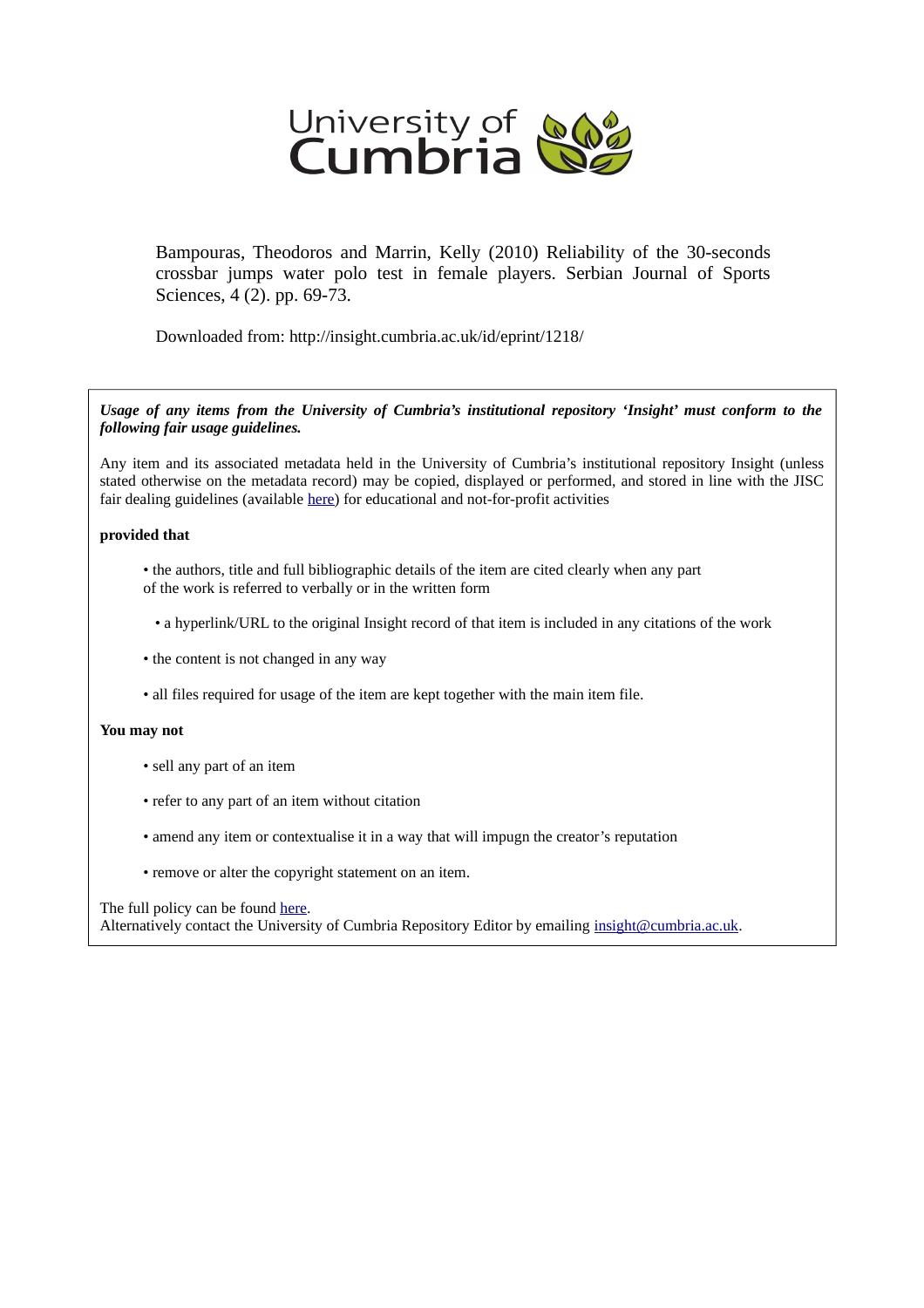**Manuscript title:** Reliability of the 30-seconds crossbar jumps water polo test in female players

**Running head:** Reliability of the 30-s crossbar jumps water polo test

Authors: Theodoros M. Bampouras<sup>1</sup>, Kelly Marrin<sup>2</sup>

## **Institutional affiliation:**

<sup>1</sup> School of Sport, University of Cumbria, UK

<sup>2</sup> Department of Sport and Physical Activity, Edge Hill University, UK

# **Corresponding author:**

Theodoros M. Bampouras, School of Sport, University of Cumbria, Bowerham Road,

Lancaster LA1 3JD, UK

Tel. No.: +44 (0) 1524 384655

Fax No.: +44 (0) 1524 526527

E-mail: theodoros.bampouras@cumbria.ac.uk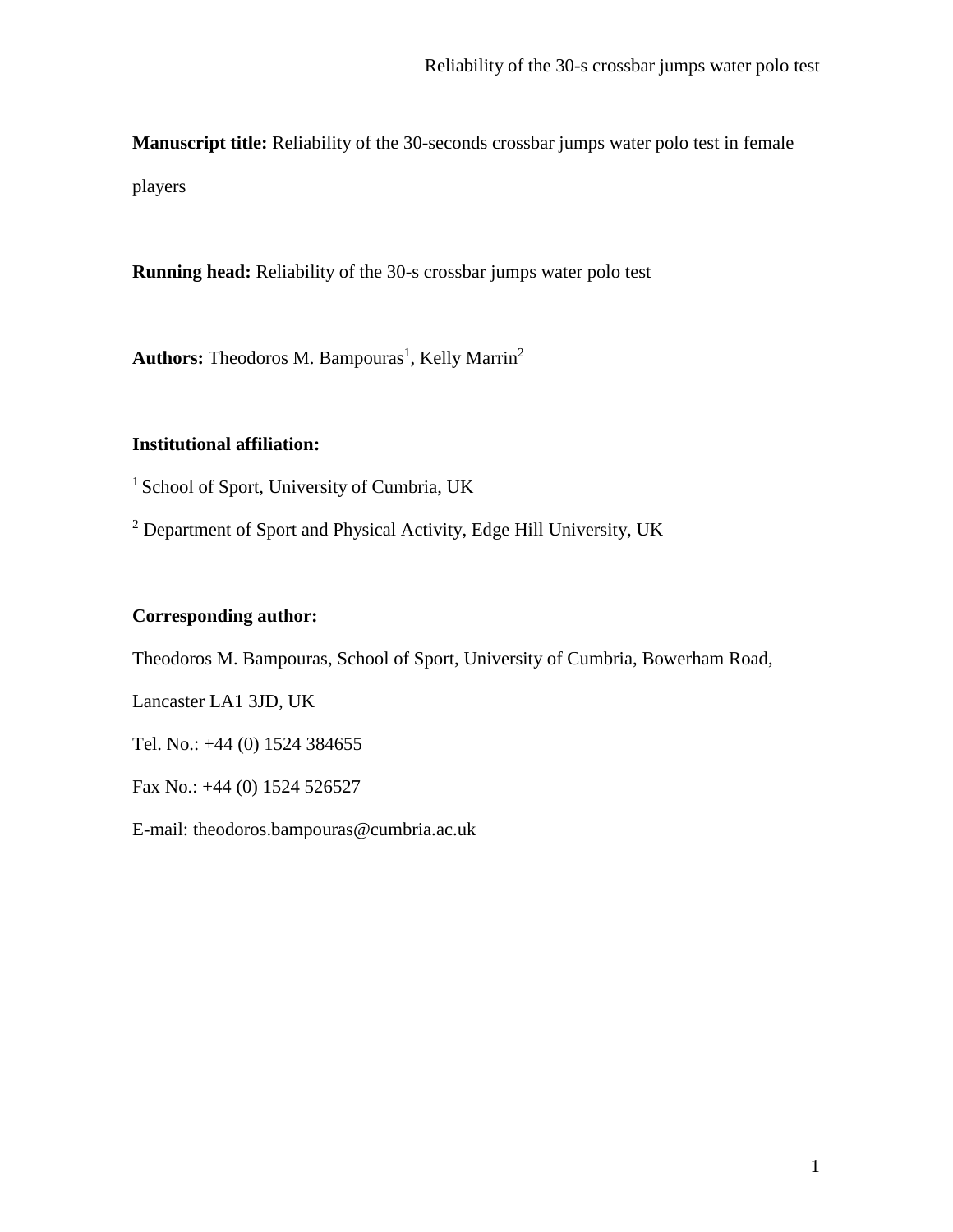## **ABSTRACT**

Monitoring performance of sport-specific skills is important for elite athletes. The 30 second cross bar jump test is a commonly used assessment tool in water polo, assessing players' ability to repeatedly elevate their body out of the water. The study aimed to examine the reliability of this test. Thirteen elite female water polo players performed the test on two separate occasions. Correlation  $(r = 0.61)$ , coefficient of variation (CV = 11.6%) and limits of agreement (95% limits of agreement  $= \pm 3.3$  jumps) found between the two occasions indicated that the test was not sensitive enough for monitoring performance changes in elite female water polo players. Additionally, no correlation of anthropometric characteristics was found with crossbar jumps. It is suggested the 30 seconds crossbar jumps test is not a reliable test and should not be used by water polo coaches for evaluating the ability of players to repeatedly jump out of the water.

**Keywords:** aquatics, performance monitoring, sport-specific test, test-retest design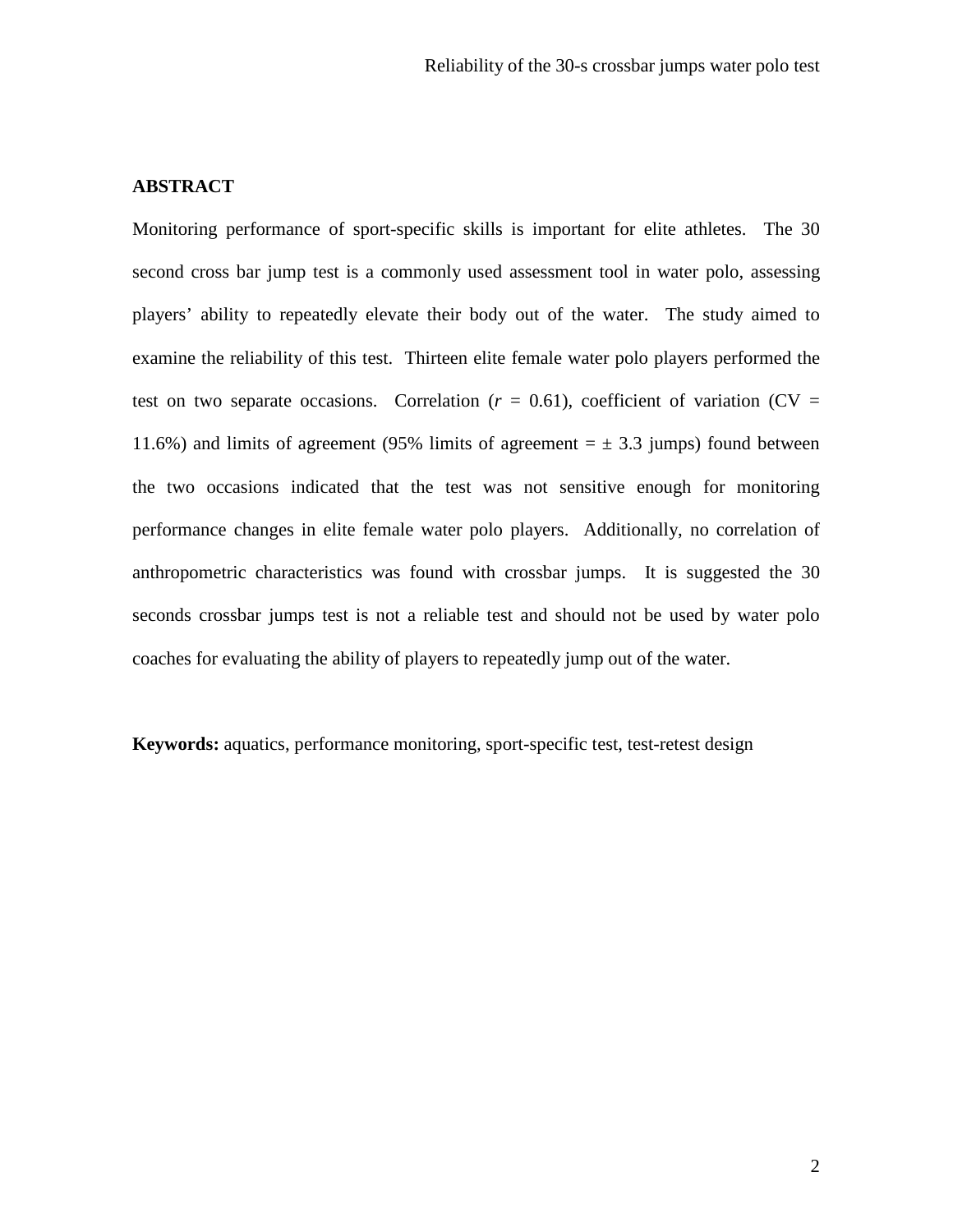## **INTRODUCTION**

Water polo is a game with several unique features imposed by the aquatic environment and the intermittent nature of the sport posing high physiological demands upon the athlete (Smith, 1998). A number of valid and reliable tests have been developed to monitor the aerobic and match fitness of water polo players. Rechichi et al (2000) developed a multistage swimming shuttle test, which assessed the aerobic fitness of players by repeated 10m shuttles with swim speed increasing every 1 minute. Mujika et al (2006) developed a more match-specific test, assessing match fitness through repeated 7.5m shuttles interspersed with 10 seconds of active recovery, with the velocity increasing after a variable number of shuttles.

Additionally, the ability to perform a single explosive jump and the capacity for repeated explosive jumps in the water are very important in water polo performance (Platanou, 2005; Tumilty et al, 2000). Water polo players frequently perform actions such as shooting, passing, blocking and scrimmaging (Platanou, 2004; Platanou and Geladas, 2006). These actions require excellent technical execution of the 'eggbeater kick' to generate downward forces in the water (Platanou, 2005; Tumilty et al, 2000). The eggbeater is a cyclical action of the legs with the two legs performing similar but alternative actions. Execution of this skill is vital in the game of water polo, as water polo players lack the advantage of fixed resistance to push against; their feet can not reach the bottom of the pool. The ability of the players to execute these skills is commonly assessed by 'in-water' tests, such as the vertical jump (single explosive jump aiming for height) or water polo crossbar jumps.

Platanou (2006) examined the 'in-water' vertical jump test and found it to be a reliable method of assessing the ability of water polo players to move their bodies vertically out of

3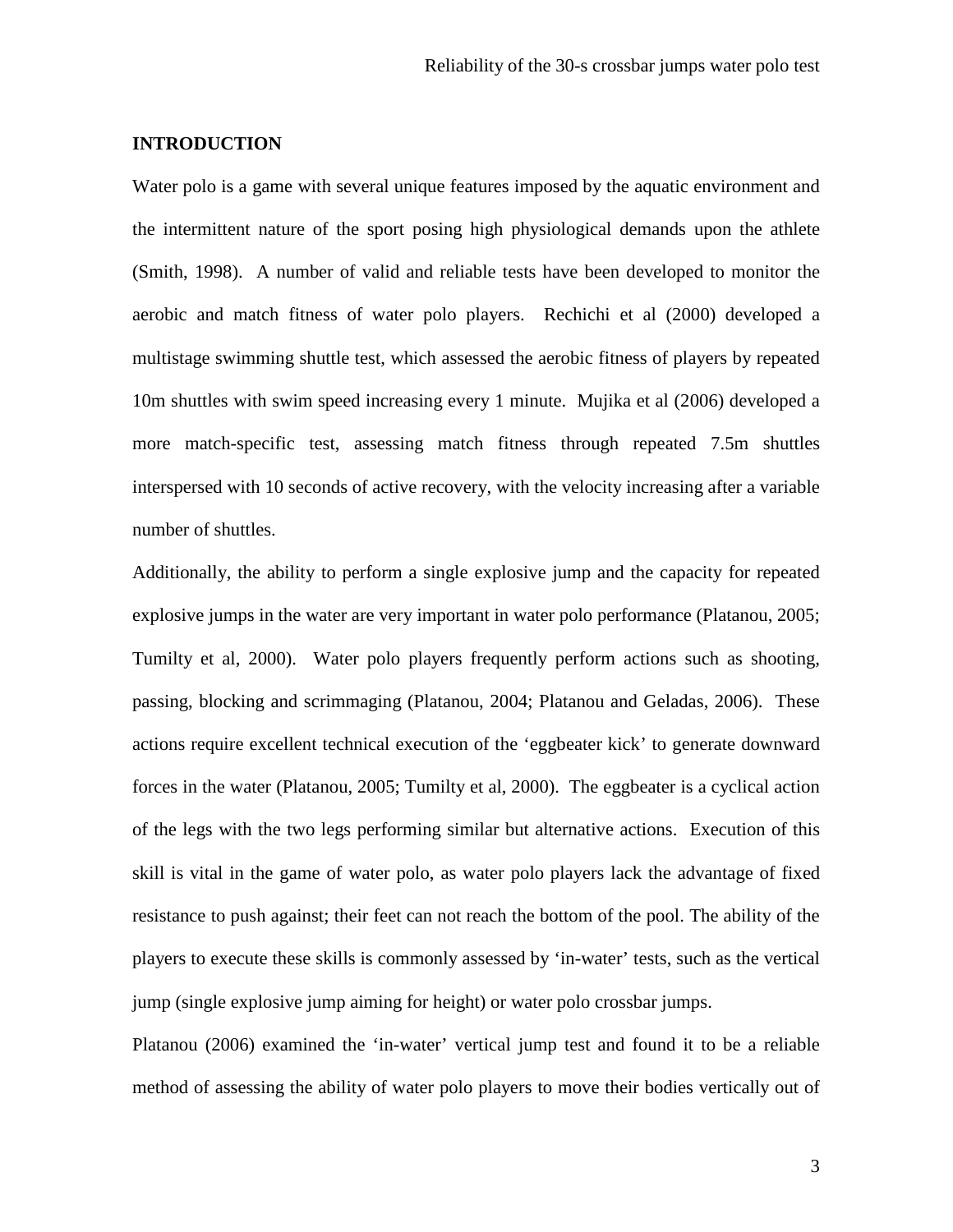the water. The crossbar jumps test is an anaerobic power test and has been used to assess the ability of players to repeatedly elevate their bodies out of the water. It involves repeated explosive jumps, aiming to touch (with both arms) a regulation water polo goal crossbar (0.90m height above water surface), as many times as possible in 30 seconds. Notwithstanding the specificity of this test, even when compared against more established tests of anaerobic power (Bampouras and Marrin, 2009), no scientific evidence exists for its reliability.

This lack of information together with the possibility that the test could be affected by the anthropometric characteristics of players, raise concerns about its use as a monitoring tool. Therefore, the aim of the current study was to examine the reliability of this commonly used water polo test in female players. It was hypothesised that the test would not be sensitive enough to detect performance changes.

## **MATERIALS AND METHODS**

## *Subjects*

Thirteen female water polo players (mean  $\pm$  SD: age 22.0  $\pm$  4.4 years, height 168.7  $\pm$  7.9 cm, body mass  $65.9 \pm 6.1$  kg, maximum oxygen uptake  $51.4 \pm 4.5$  ml⋅kg<sup>-1</sup>⋅min<sup>-1</sup>) who were all members of a National team for over two years at the time of the study, provided written informed consent. The study took place in the preparation training phase. The study was approved by the Institutional Ethics Committee.

The current sample size falls below the recommended population size ( $\geq$  40 subjects) for reliability studies (Altman, 1991). However, such a sample size would be unrealistic for the present study investigating a sport-specific test and, hence, requiring subjects to be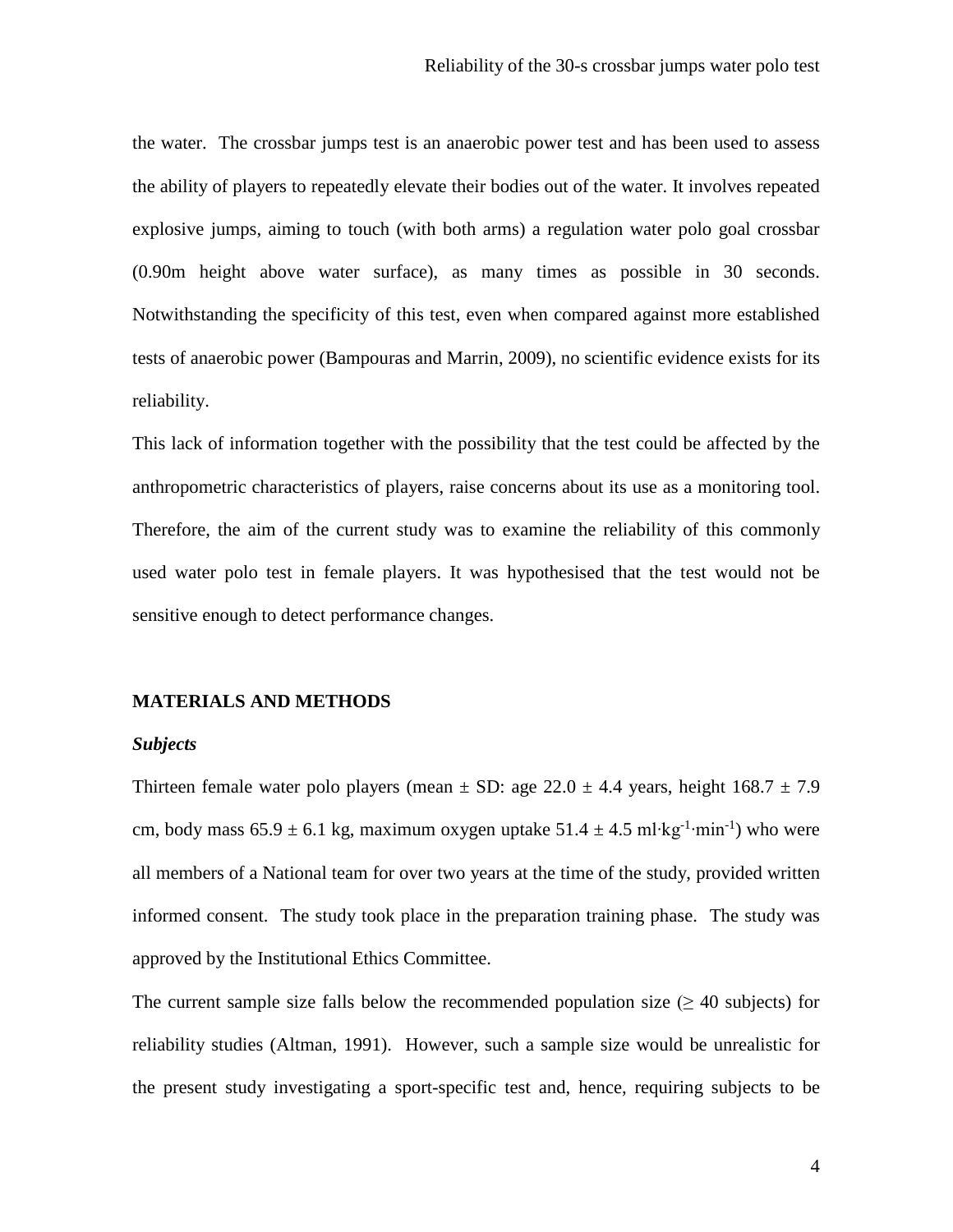proficient in its execution. In situations like this, it has been strongly suggested to assess the impact of statistical precision on the sample estimates of error (Bland and Altman, 1999). Therefore, 95% confidence interval (CI) was calculated to indicate the likely range of the true value.

## *Measurements*

Height (Ht) was measured to the nearest 0.1 cm using a stadiometer (Holtain, Crymch, UK), while body mass (BM) was measured to the nearest 0.1 kg using a calibrated balance beam scale (Seca, Birmingham, UK). Sum of four skinfolds (SUM4SF) was calculated from measurements at the biceps, triceps, subscapular and suprailiac sites using skinfold callipers (Harpenden, Burgess Hill, UK), and measurements were taken to the nearest 1 mm. For all anthropometric measurements, standard International Society for the Advancement of Kinanthropometry (ISAK) procedures were followed (Marfell-Jones et al, 2006).

The subjects performed a crossbar jumps test (CJ) on two separate occasions (CJ1 and CJ2). The subjects started from the fundamental floating position with their heads and shoulders just above the water, and had to repeatedly jump out of the water and touch the vertical bar of the water polo goal with both hands, as many times as possible in 30 seconds.

In order to jump, the subjects used their arms, vigorously treading water (sculling) to position the body in an upright position. At the same time, they used a high-intensity eggbeater kick to lift the body out of the water. The jumping movement was completed with a simultaneous powerful downwards kick, which lifted the body out of the water (Platanou, 2005). The subjects touch the vertical bar of the water polo goal with both hands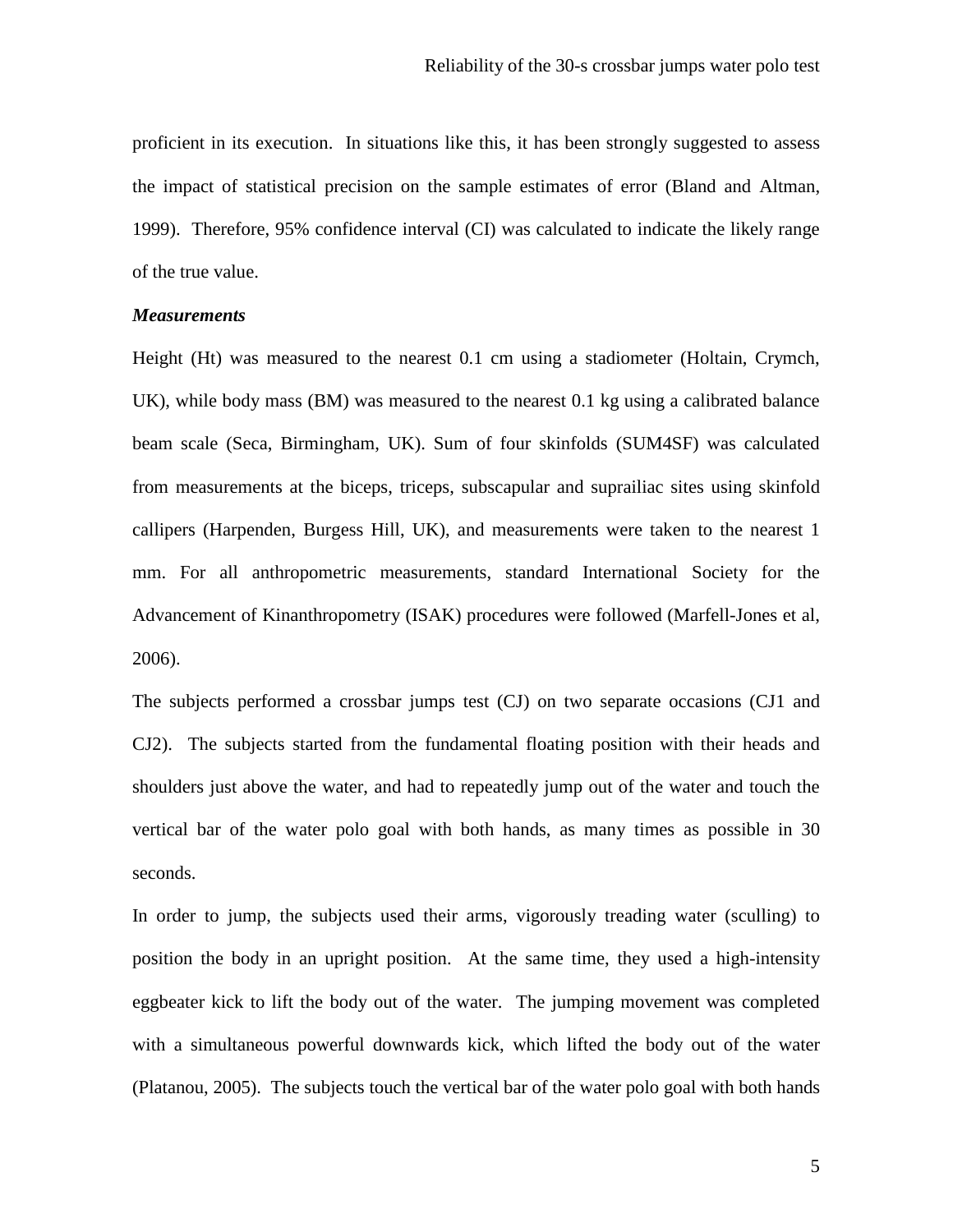at the highest point of the jump. Eggbeater was used again after the jump to decelerate the body's return to the water; the cycle is then repeated.

The team's coach supervised all testing to ensure appropriate technique was adhered to throughout the 30 second period. All tests took place with a minimum of 24 hours intervening and at the same time of the day in order to avoid circadian rhythm effects (Atkinson and Reilly, 1996).

## *Statistical analysis*

Homoscedasticity of data was examined and subsequently confirmed. Systematic bias between CJ1 and CJ2 was assessed by paired Student's t-test. Pearson's correlation coefficient (*r*), adjusted for individual repeated measures (Bland and Altman, 1995), and intraclass correlation coefficient (ICC) were calculated to examine for relation of CJ1 and CJ2. A two-way mixed model for absolute agreement was used for ICC calculation. Absolute agreement was examined with standard error of the mean (SEM) (calculated as SD x  $\sqrt{(1-ICC)}$ , coefficient of variation (CV) (calculated as (sample SD) / (sample mean) x 100) and 95% limits of agreement (LoA) (Bland and Altman, 1986). 95% CI were calculated for the above measures (Atkinson and Nevill, 1998). It was deemed that testretest measurement error of CJ would be acceptable on the basis of excellent correlation (*r*  $> 0.90$ ), a low CV (CV < 10%) and a SEM < 2 jumps.

Finally, Pearson's correlation was also used to examine for relationships between CJ and anthropometric variables (Ht, BM, SUM4SF). 95% CI were also calculated for the above measures. Statistical significance was set at *p* < 0.05.

## **RESULTS**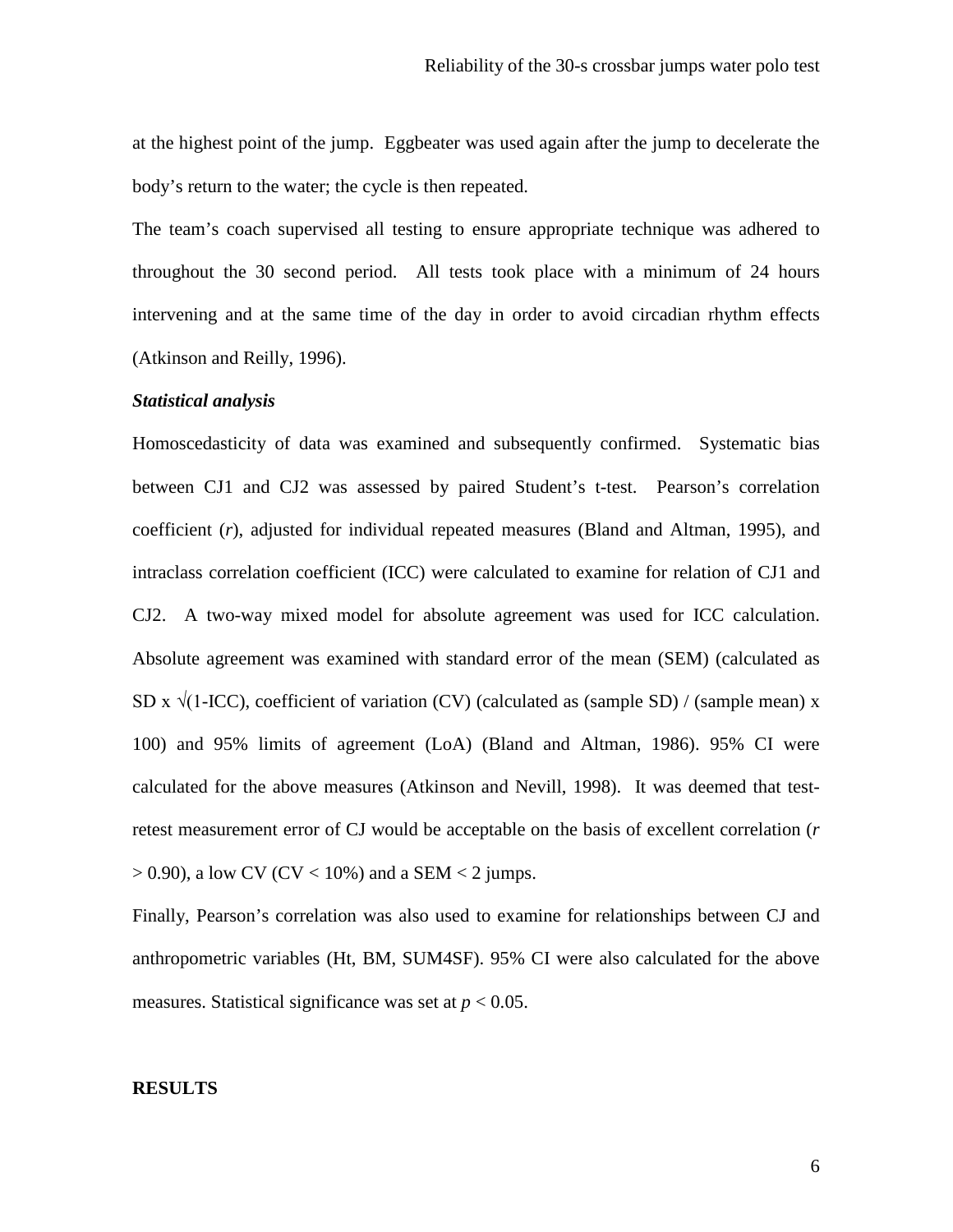Descriptive statistics of all variables are reported in Table 1.

## TABLE 1 HERE

A significant bias of 2 jumps was found between CJ1 and CJ2, with CJ2 scores being consistently higher. Pearson's correlation coefficient showed a lower than stipulated correlation between the two trials, a finding supported by the ICC value. SEM value was 1.7 jumps and CV showed a lower relationship than stipulated between CJ1 and CJ2. Finally, 95% LoA indicated that CJ scores between future repeated CJ trials will differ by  $\pm$ 3.31. Values of the above results and associated 95% CI can be found in Table 2.

## TABLE 2 HERE

Finally, no statistically significant correlations were found between CJ1 and CJ2 and the anthropometric variables examined (Table 3).

TABLE 3 HERE

## **DISCUSSION AND PRACTICAL APPLICATIONS**

The aim of the current study was to examine the reliability of a water polo sport-specific test. The findings indicate that the 30 seconds water polo crossbar jump test is not acceptably reliable to monitor performance changes in elite athletes.

The analytical goals were not fully met as the correlation was lower than stipulated while the coefficient of variation was higher than practically meaningful. The systematic bias of 2 jumps was deemed very close to the value expected for any improvement in the test. Furthermore, very small variation would be expected between the two testing points because of the level of the athletes. Finally, LoA produced a range of  $-1.3 - 5.3$  jumps,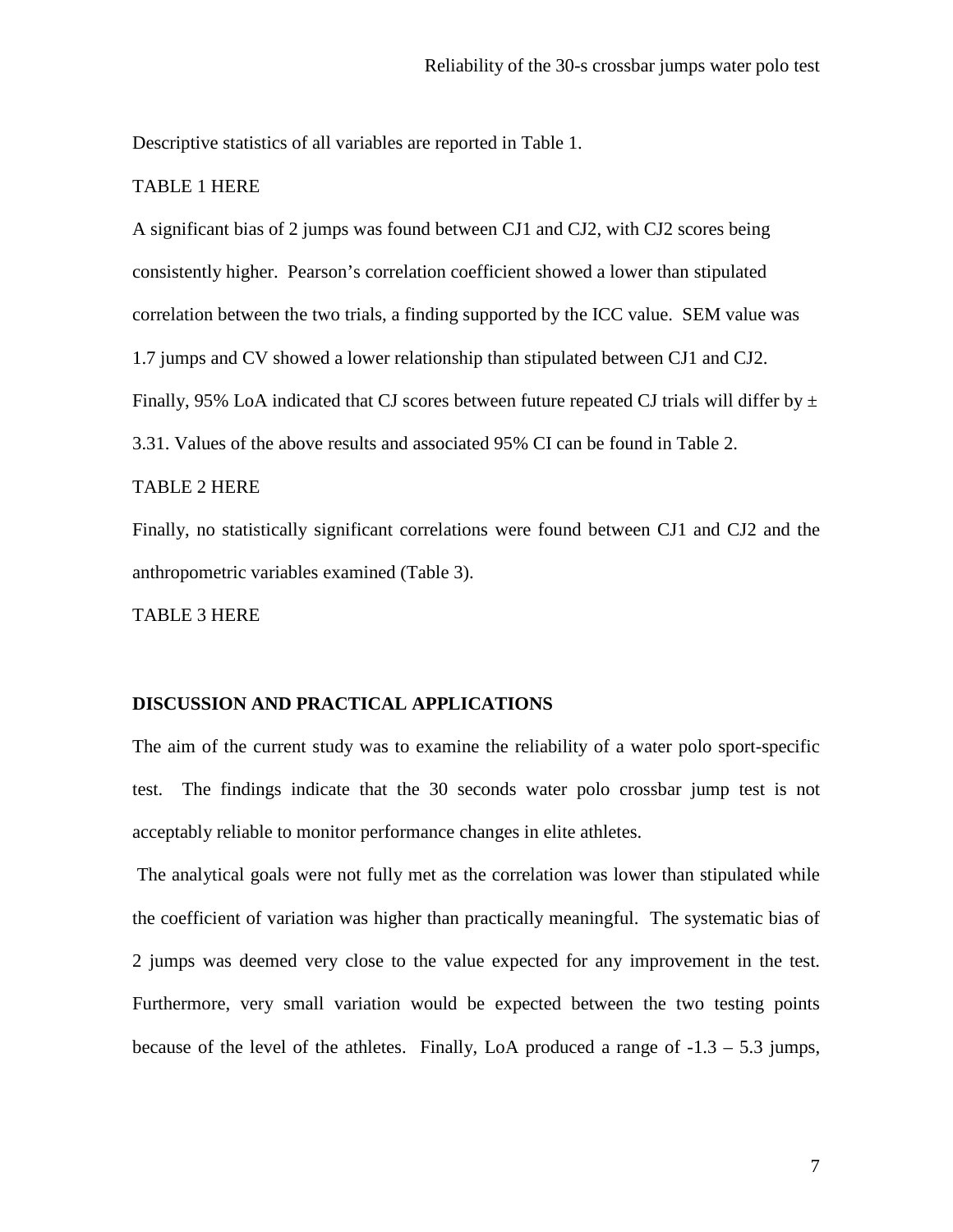which is a wide range for subsequent test scores. Perhaps more indicatively, the 95% CI for the above statistic value also showed a wide range in which the value could fall in if the experiment was repeated. Based on these findings, it is suggested that this test is not sensitive enough to monitor the small changes induced by training of elite athletes. Caution needs to be exercised in the use of non-validated tests as they potentially provide the coach with unreliable information, as demonstrated by this study.

It was considered possible that anthropometric characteristics may affect the results, as taller or lighter individuals could reach the crossbar easier and as a result, score higher. Therefore anthropometric characteristics were examined for relationships to the CJ. No statistically significant relationship was found for either CJ1 or CJ2 and anthropometric characteristics. The results are attributed to correct execution form and commitment of the participants. All players followed the instructions closely by starting from the fundamental floating position and only touching the crossbar at the highest point of each jump. As a result, the potential variability due to anthropometric differences was minimised.

The ability to jump out of the water to shoot, pass or block is very important for water polo players (Platanou, 2005). Due to its frequency and significance (Platanou, 2004; Platanou and Geladas, 2006), it is important for coaches to be able to develop and monitor their player's capability to repeatedly raise their body out of the water. This is essential for all players, but perhaps particularly so for the centre forwards and centre defenders, as they have been shown to be the two positional roles that involve this type of activity more frequently (Platanou, 2004). Therefore, although the crossbar jump test can not be used as a performance monitoring tool, it can still be used as a training aid. Alternatively, water polo coaches could consider a 25m eggbeater sprint test. Although this test does not assess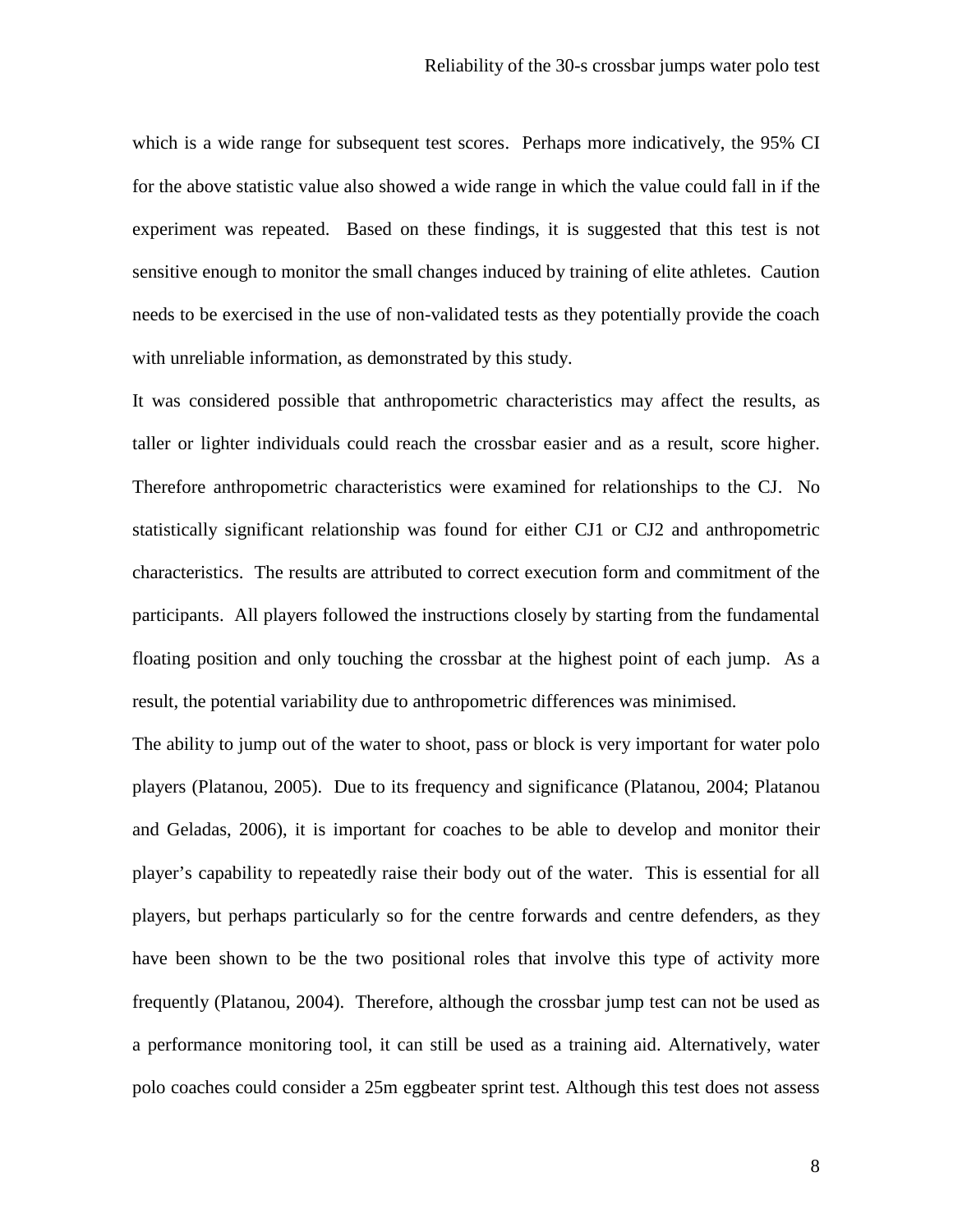the players' ability to repeatedly elevate their bodies out of the water, it provides the coach with an indication of the players' ability to perform high-intensity eggbeater (Tumilty et al, 2000).

Currently, this is the third study to have investigated a water-polo specific skills test. Platanou (2006) used seventeen experienced water polo players to examine the in-water vertical jump and found it to be a reliable test of the player's ability to jump out of the water. Bampouras and Marrin (2009) compared the 30 seconds crossbar jumps test and a 14 x 25m shuttle sprints test to the Wingate anaerobic test, reporting discrepancies in the results provided between the sport-specific and the Wingate test. Other water-polo related tests include a multistage swimming shuttle test (Rechichi et al, 2000), a match-specific test assessing match fitness (Mujika et al, 2006) or a battery of tests (Rodríguez, 1994). However, these tests do not include any skill evaluation or specific skill assessment, as they are predominatly swimming-based. Therefore, a battery of tests with both swimming- and skill-based tests should be developed to assist in more accurate monitor and evaluation of players.

The sample size used in the current study  $(N = 13)$  is smaller than suggested for studies of reliability (Altman, 1991) and caution should be exercised in the interpretation of the results. However, the sample was selected due to their playing level in order to minimise any potential learning effect when performing the required task. Therefore, the results are applicable to elite or well-trained female water polo players, and should not be generalized.

## **CONCLUSION**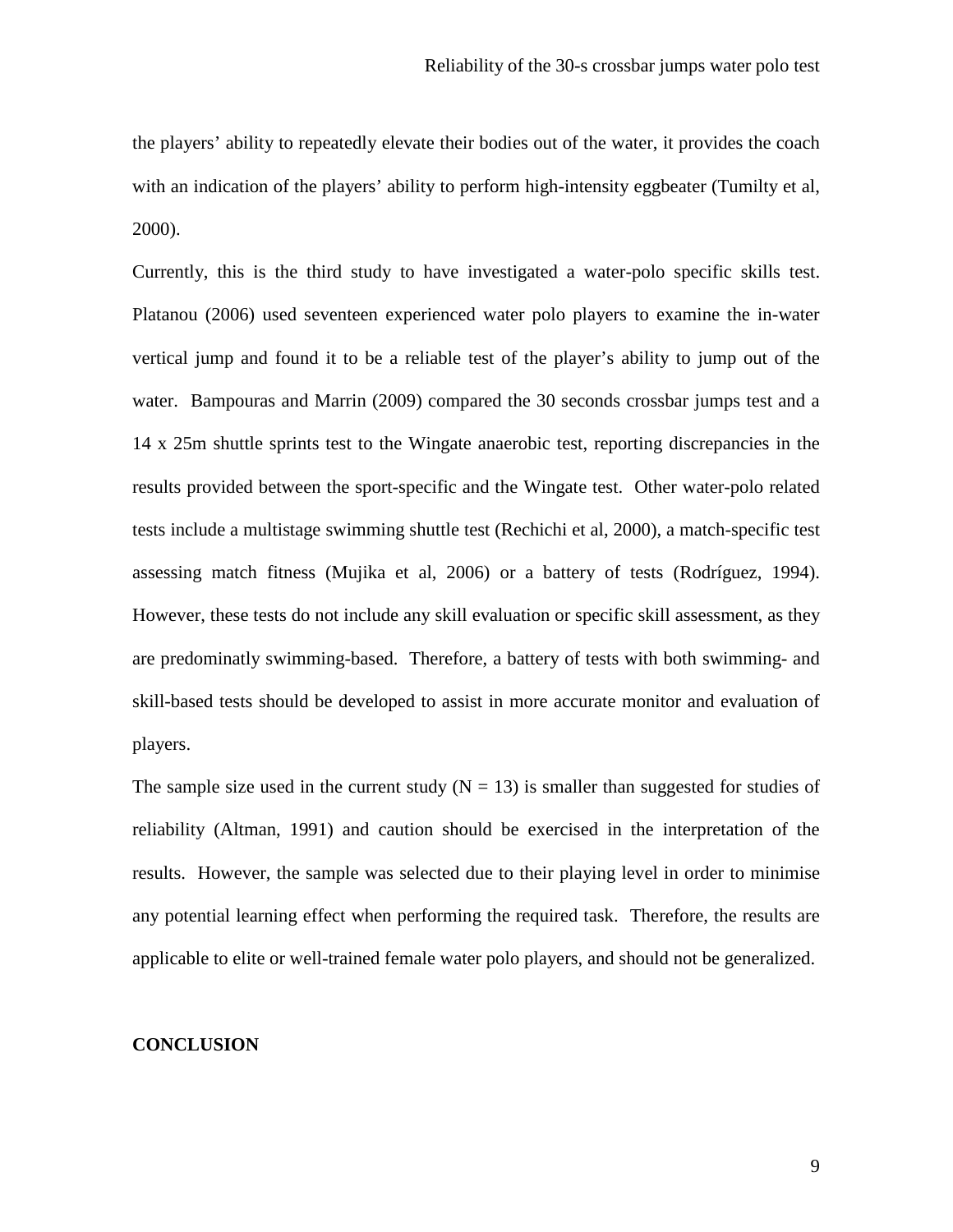In order for a training process to be successful, it is vital for coaches to be able to accurately monitor their players' performance. The multi-dimensional nature of water polo, indicates that a number of tests should be used to provide the coaches with an overall player evaluation that will allow them to make judgments on a player's overall physiological status. Therefore, it is imperative for these tests to reliable to ensure that the coach does not obtain erroneous information.

The current study examined the reliability of the 30-seconds crossbar jumps water polo test. It was hypothesised that the test would not be sensitive enough to detect performance changes. The hypothesis has been supported indicating that water polo coaches should identify other assessment tools for repeated, explosive ability of players' to jump out of the water.

## **ACKNOWLEDGEMENTS**

The authors are grateful to the members of the Scottish National Women's Water Polo Team for their commitment and effort.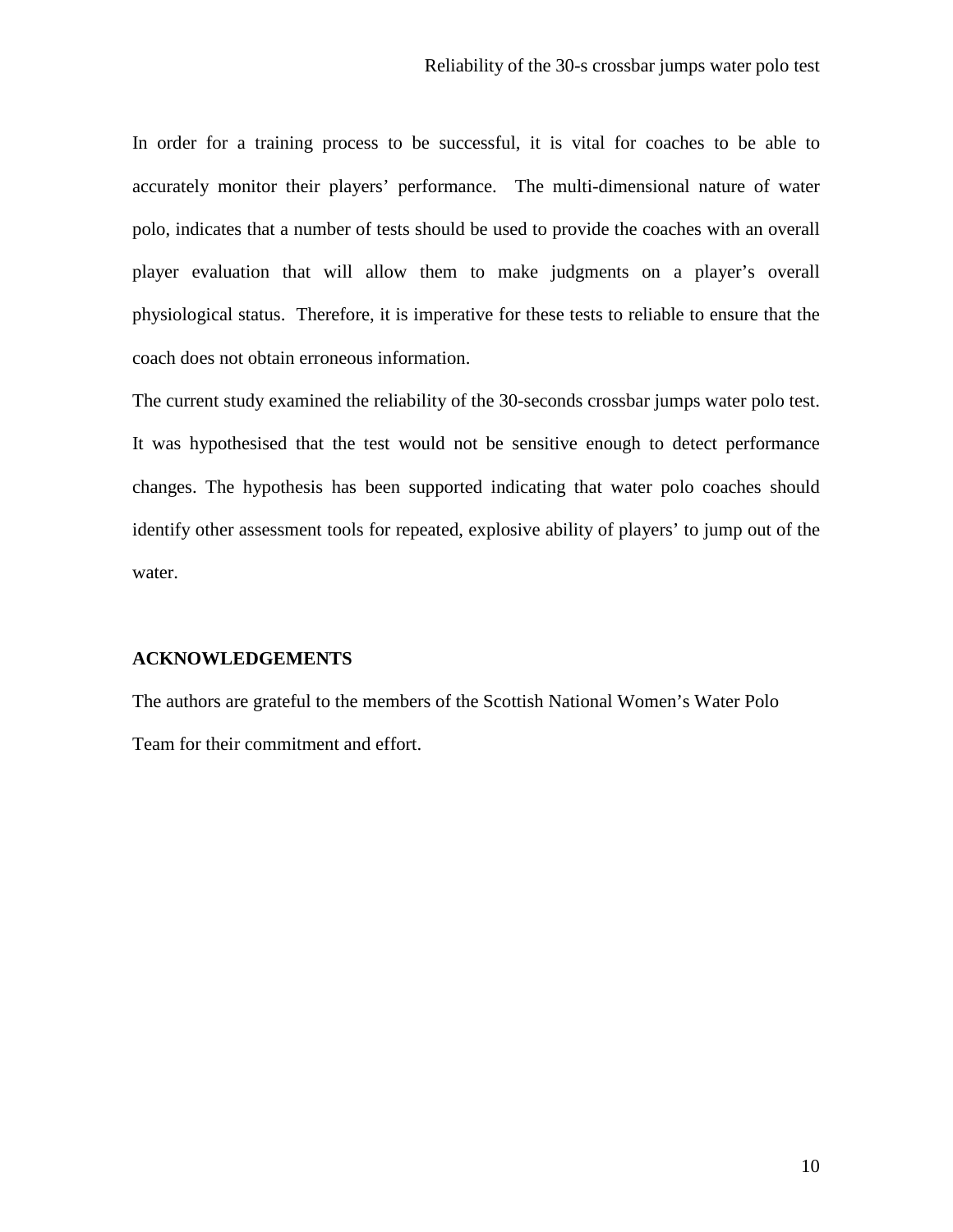## **References**

- 1. Altman DG (1991) *Practical statistics for medical research*. Chapman and Hall: London.
- 2. Atkinson G, Nevill AM (1996) Statistical methods for assessing measurement error (reliability) in variables relevant to sports medicine. *Sports Medicine*. 26: 217-238.
- 3. Atkinson G, Reilly T (1996) Circadian variation in sports performance. *Sports Medicine*. 21: 292-312.
- 4. Bampouras TM, Marrin K (2009) Comparison of two anaerobic water polo–specific tests with the Wingate test. *Journal of Strength and Conditioning Research* 23: 336- 340.
- 5. Bland JM, Altman DG (1995) Calculating correlation coefficients with repeated observations: part I – correlation within subjects. *British Medical Journal* 310: 446.
- 6. Bland JM, Altman DG (1999) Measuring agreement in method comparison studies. *Statistical Methods in Medical Research* 8: 135-160.
- 7. Bland JM, Altman DG (1986) Statistical methods for assessing agreement between two methods of clinical measurement. *Lancet* 1: 307-310.
- 8. Marfell-Jones M, Olds T, Stewart A, Carter L (2006) *International standards for anthropometric assessment*. International Society for the Advancement of Kinanthropometry: Potchefstroom, South Africa.
- 9. Mujika I, McFadden G, Hubbard M, Royal K, Hahn A (2006) The water-polo intermittent shuttle test: a match-fitness test for water-polo players. *International Journal of Sports Physiology and Performance* 1: 27-39.

11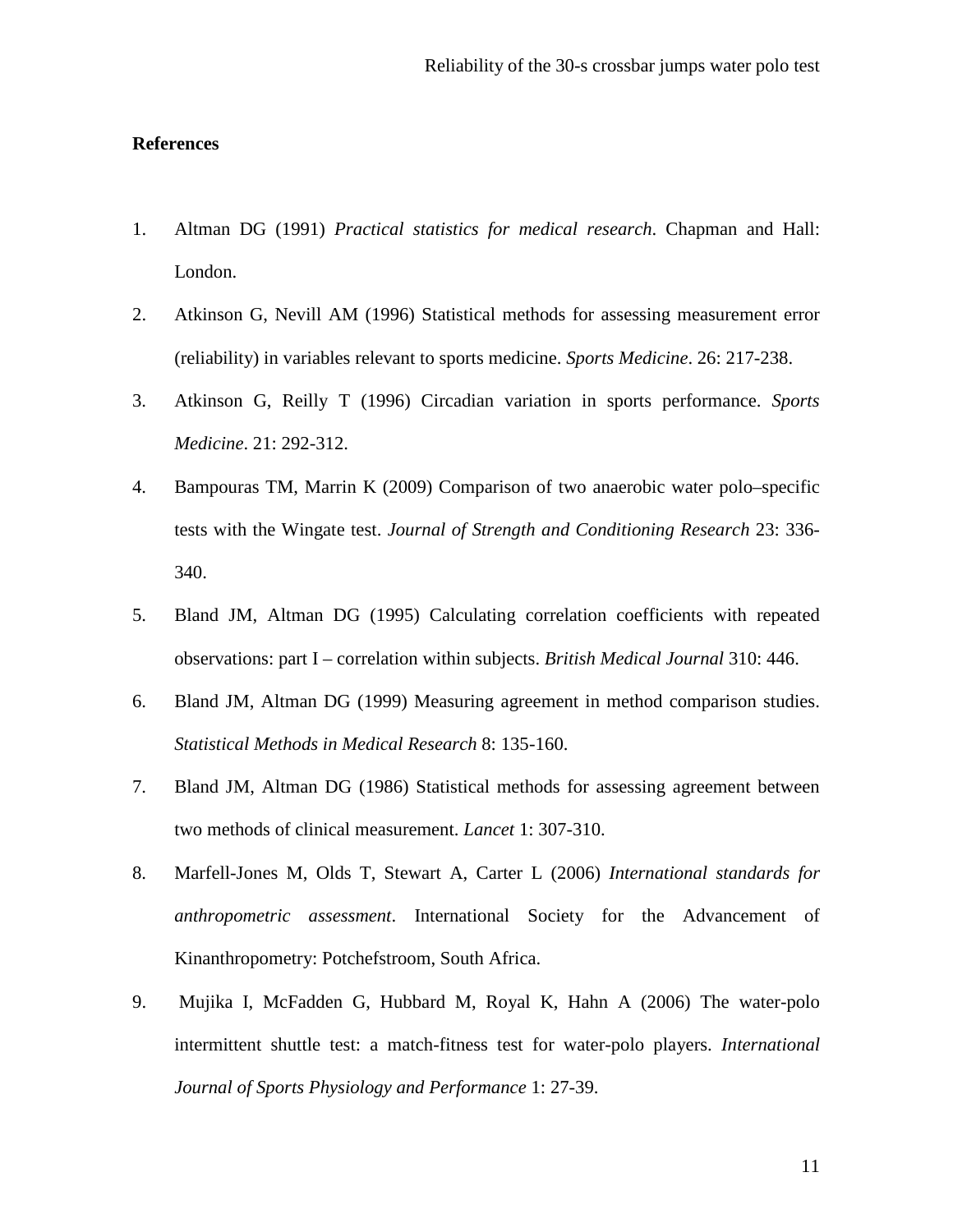- 10. Platanou T, Geladas N (2006) The influence of game duration and playing position on intensity of exercise during match-play in elite water polo players. *Journal of Sports Sciences* 24: 1173-1181.
- 11. Platanou T (2005) On-water and dryland vertical jump in water polo players. *Journal of Sports Medicine and Physical Fitness* 45: 26-31.
- 12. Platanou T (2000) Simple 'in-water' vertical jump testing in water polo. *Kinesiology* 38: 57-62.
- 13. Platanou T (2004) Time-motion analysis of international level water polo players. *Journal of Human Movement Studies* 46: 319-331.
- 14. Rechichi C, Dawson B, Lawrence SR (2000) A multistage shuttle swim test to assess aerobic fitness in competitive water polo players. *Journal of Science and Medicine in Sport* 3: 55-64.
- 15. Rodríguez FA (1994) Physiological testing of swimmers and water polo players in Spain. In Miyashita M, Mutoh Y, Richardson AB (ed), *Medicine and Science in Aquatic Sports* (p 172-177). Basel: Karger.
- 16. Smith HK (1998) Applied physiology of water polo. *Sports Medicine* 26: 317-334.
- 17. Tumilty D, Logan P, Clews W, Cameron D (2000) Protocols for the physiological assessment of elite water polo players. In Gore CJ (ed), *Physiological tests for elite athletes* (p 411-421). Champaign, ILL: Human Kinetics.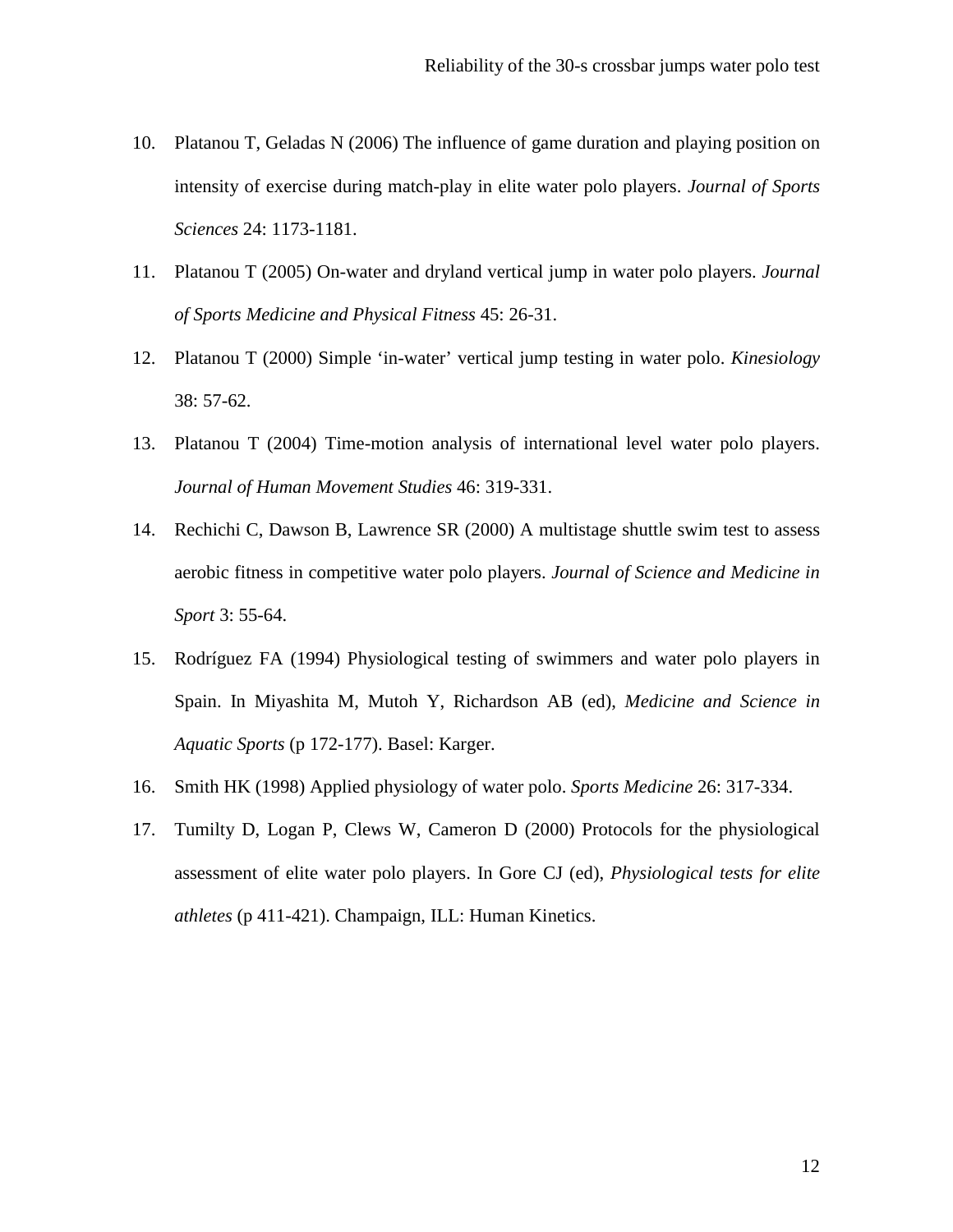**Table 1**. 30-seconds crossbar jumps (CJ1 and CJ2, for trial 1 and 2, respectively) and anthropometric characteristics results. Data is presented as mean  $\pm$  SD.

| Jumps         |                | Anthropometric characteristics |                 |  |
|---------------|----------------|--------------------------------|-----------------|--|
| $CJ1$ (jumps) | $21.4 \pm 2.6$ | $Ht$ (cm)                      | $168.7 \pm 7.9$ |  |
| $CJ2$ (jumps) | $23.3 \pm 2.6$ | BM (kg)                        | $65.9 \pm 6.1$  |  |
|               |                | SUM4SF (mm)                    | $37.4 \pm 10.6$ |  |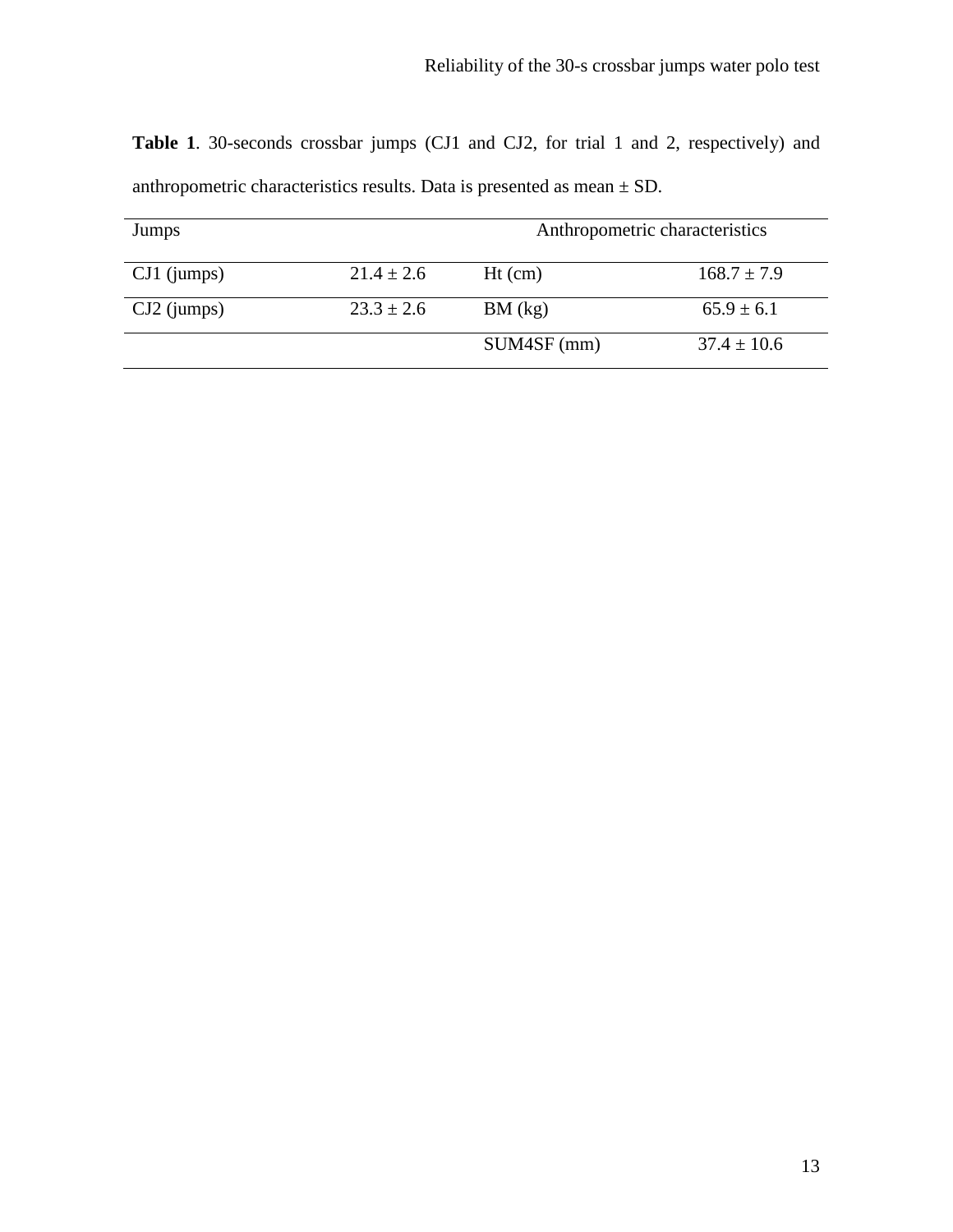|        | <b>Bias</b> | r             | <b>ICC</b>    | <b>SEM</b>  | CV(%)        | LoA         |
|--------|-------------|---------------|---------------|-------------|--------------|-------------|
|        | (iumps)     |               |               | (iumps)     |              | (jumps)     |
|        | 2.0         | $0.61*$       | $0.61*$       | 1.7         | 11.6         | 3.3         |
| sig.   | 0.12        | 0.022         | 0.048         |             |              |             |
| 95% CI | $0.6 - 3.4$ | $0.26 - 0.93$ | $0.10 - 0.91$ | $1.1 - 3.5$ | $7.7 - 23.6$ | $0.6 - 3.4$ |

**Table 2**. Statistical analysis results for 30-seconds crossbar jumps trials (CJ1 and CJ2).

Table reports bias, Pearson's correlation coefficient adjusted for individual repeated measures (*r*), intraclass correlation coeeficient (ICC), standard error of measurement (SEM), coefficient of variation (CV) and 95% limits of agreement (LoA). The sig. row indicates the *p* value (where appropriate) and the 95% CI row indicates the associated 95% confidence interval. \* indicates significance ( $p < 0.05$ ).